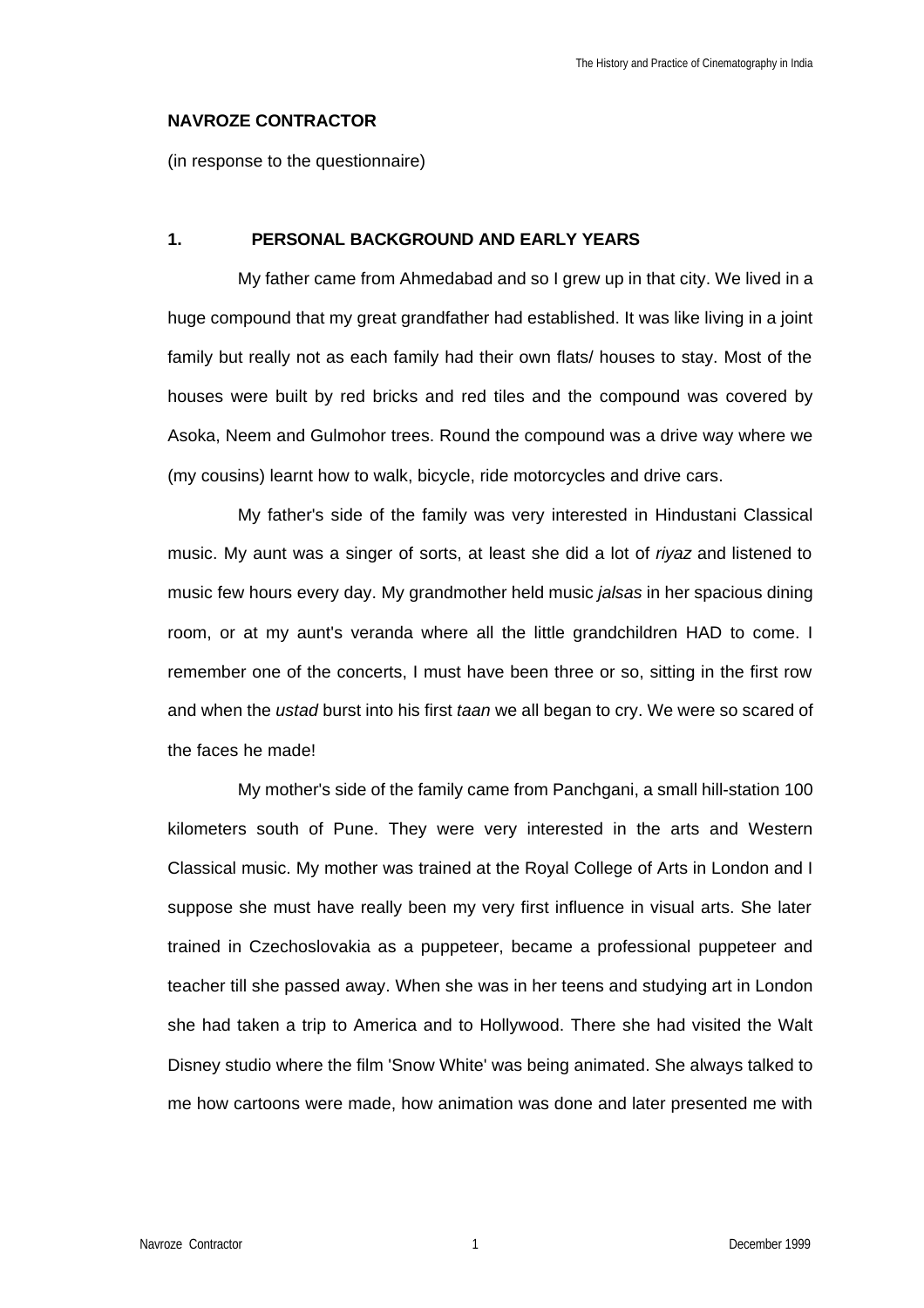my first art book, because I started to draw much before I could write… a huge tome on Walt Disney.

I studied at Shreyas, the very first Montessori school started in India by Leena Mangaldas. The school had tremendous emphasis on the visual and performing arts. There was also this theory that travel expands knowledge and so the school would go on long excursions, months long in summer or *Divali* and by the time I finished there I had seen almost all of India. Each year the school had a big play and every child was given a part to act in it. Our stage was an enormous open-air place and Shreyas plays became an event every year in the city of Ahmedabad. The art teacher in our school, a Shantiniketan graduate, Mr. Purnendu Pal was a wonderful person, a great teacher, an inspiration to all. We loved his classes. He actually was the first person to talk about 'art direction' because he used to do the sets for our plays.

As part of the curriculum at school we had visiting faculty. For dance it was Mrinalini Sarabhai, Kumudini Lakhia, for drama it was Hirendranath Chatopadyay, C.C.Mehta, Pransukh Naik, for music it was Pandit Kishan Maharaj, Pandit Shadashiv Lutde and once even Prithvi Raj Kapur and his son Raj Kapur turned up at the school for a workshop! Because of the school, performers from all over the world came so we had no dearth of contact with the visual and performing arts.

When we went to spend our summer vacations in Panchgani I used to be fascinated by my uncle, mother's brother, who struggled with photography. He did everything in the day by masking the bathroom windows with red or green and processing in small basins. He was also a projectionist in two schools, so every Friday and Saturday he would go to the village bus stop, receive huge aluminium trunks with film prints, put them on his bicycle and take them to his make-shift theatres (which were indoor basketball courts), check them, rewind them and get his projectors ready. I would tag along with and help with his tasks, very often even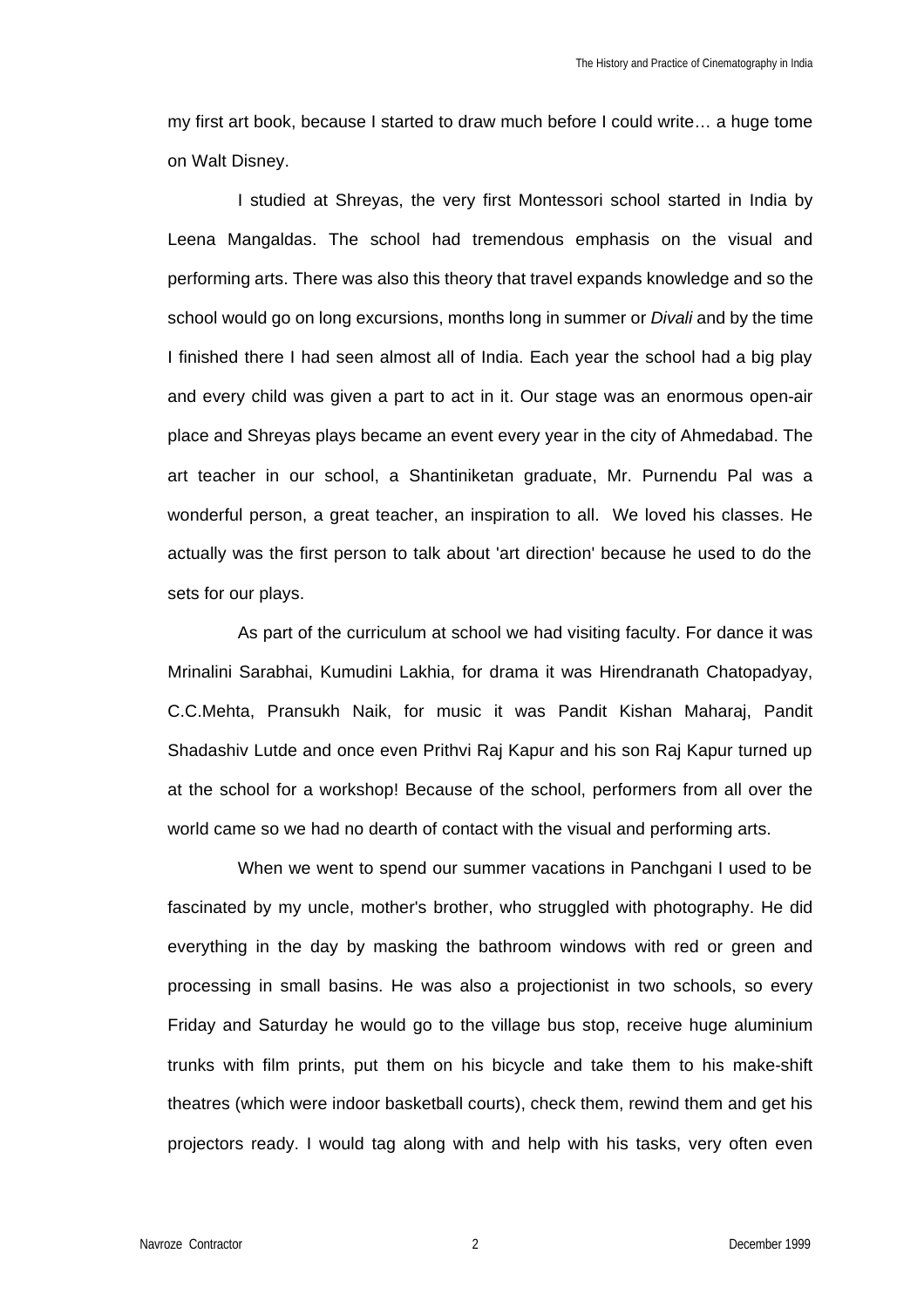splicing the film prints if they were broken. After the show we would repeat the same thing ending up sending the print trunk back to Bombay. So years before I knew how to load a film camera I had learnt how to load and run a projector. I loved to see the sprockets whirr, the film travel and the racket of the whole machine is still very clear in my mind. It seemed all so dangerous and heavy as I was only 12-13 years old.

By this time I knew how movies were made from books and so I didn't pay any attention to the films I was seeing. One day my uncle projected the *'The Ascent of Everest*'…I think it was 1953, it made a deep impression on me. It was then I realised that films can be made outside a studio, without lights and special effects, without actors, songs, fights and chases. During the late 50s I was taken to a travelling photography exhibition, 'The Family of Man'. This I remember as making a deep and ever lasting impression on me. The same years my mother forced me to see *'Pather Panchali*', as it was the 'new' thing for everyone interested in cinema. I cried all through the film! I found it just too sad.

I studied painting and photography at the Faculty of Fine Arts, Baroda University. Not only was the 63-67 time very dynamic in Baroda but at the same time the School of Architecture had started in Ahmedabad and also the National Institute of Design. My friends were spread out in these three institutions so one had an in on all of them. While studying art under such masters as K.G.Subramaniam, N.S.Bendre and Shanku Choudhuri I began to study photography seriously under Bhupendra Karia who introduced me to the 'world' of photography, the old and new Masters, the different styles and ways of 'looking'. I consider him a great teacher because never once did he impose his own style but encouraged me to be my own. In those years it was Gulam Shaikh who returned from England and introduced me to cinema and new directors. I enjoyed myself at the Faculty very much all through the four years. By the end I was sure I wanted to shoot films.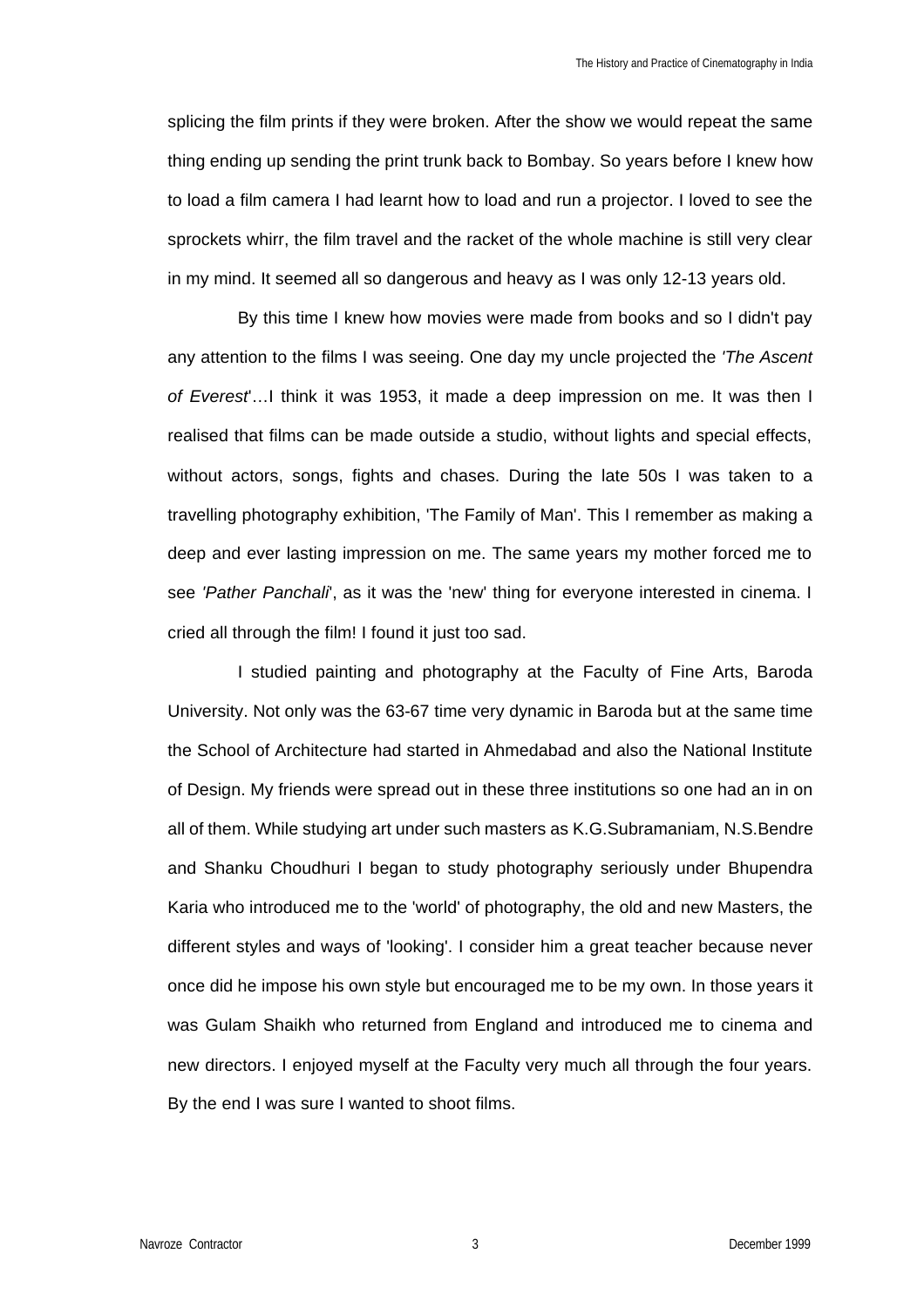## **2. ON LEARNING TO BE A CINEMATOGRAPHER**

I applied to the Film Institute of India (as it was known then) for the cinematography course. I went for my interview armed with a huge portfolio of my pictures, as by then I had had a one man show in Bombay, confident of breezing through the tests but to my utter horror and disappointment I was refused admission because I was not a 'science' student! I pleaded that I wanted to be a cinematographer and not learn how to manufacture or repair cameras but the administration did not budge. I was then advised to accept the direction course and that's what I took up.

I must say that after the hectic, dynamic years at the Fine Arts Faculty my time at the Film Institute seemed very bland and dull in comparison. Yes, I did see hundreds of films, assisted every friend who needed a hand, enjoyed the history lessons very much but found the going just too slow. If It was not for Mr. P. K. Nair, a rather shy and soft spoken person, who was then a lecturer in the cinematography department, who took an instant liking for me, I would never even touched a film camera. Mr. Nair not only answered all my questions but also let me handle whatever equipment I wanted to. In just a few weeks I could load and unload, mount the lenses, work the tripods of all the cameras in the department... and all this through the back door! I spent a lot of time with Mr. Nair at the institute lab, now officially as I would volunteer to take the exposed film of my friends exercises to be processed. I am extremely grateful to Mr. Nair for giving me his time and taking the risks he did for me. During the same year I spent a lot of time with the music professor, Bhaskar Chandavarkar who explained and unravelled all the mysteries of the music of my childhood and present interest in jazz.

The films that made the most impression on me were documentaries of Flaherty, Greerson, Ivans, Haanstra and features of Kurosawa, Bunuel, Ghatak, Bergman, Polanski, Wajda and of course Eisenstein. My inspiration always came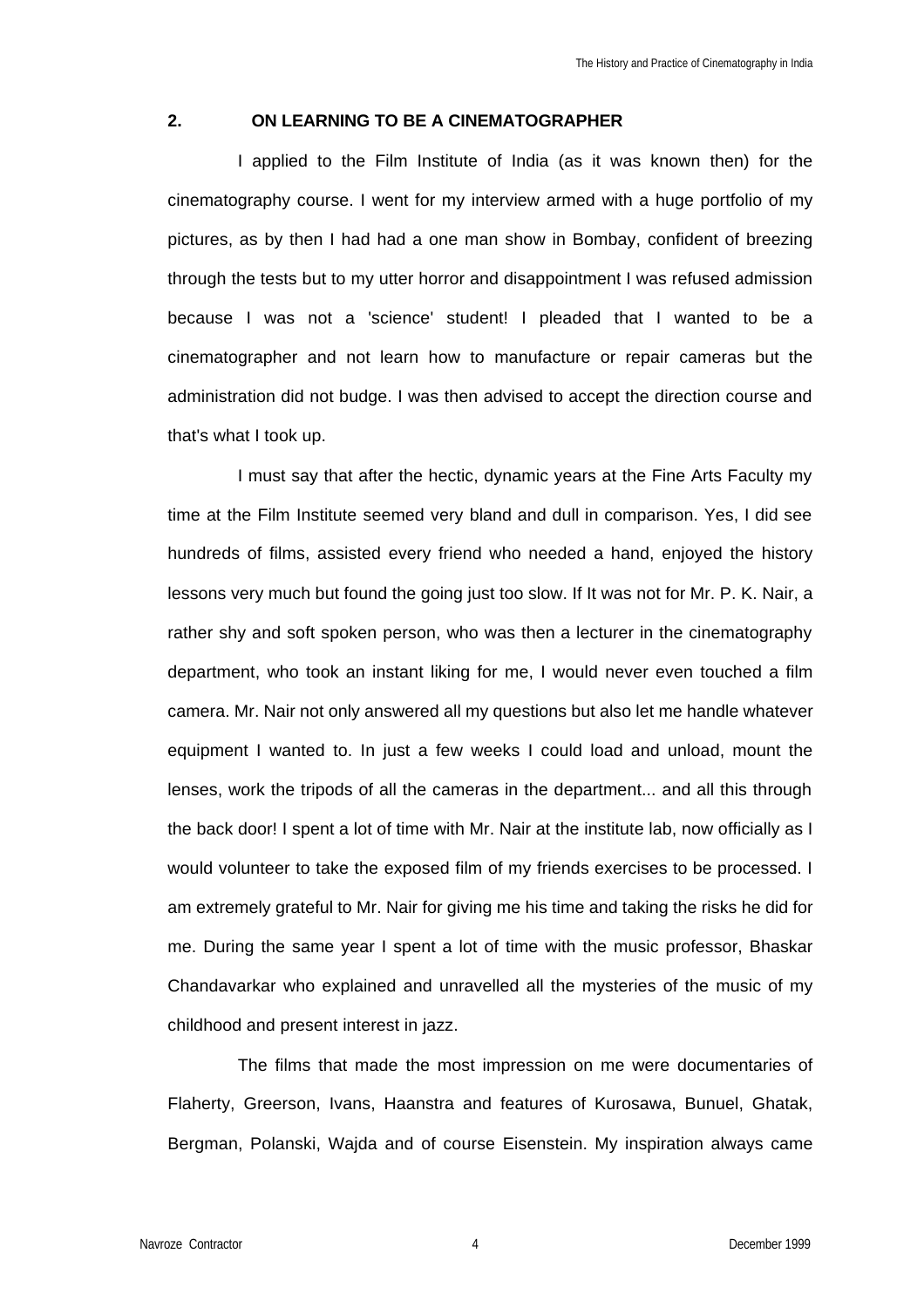from the pictures of W. Eugene Smith but compositions came from Eisenstein. Even now, some days I get into an Eisenstein-mode! My student film is a tribute to all the greats I admired.

The year I was there the first major strike took place at the Institute. The place was closed for quite a few months and instead of sitting it out and sympathizing with the acting department I left the Institute to further my work in still photography.

In spite of what I felt and what suggestions others may have, it remains a fact that the Institute has produced some of the most outstanding cinematographers of this country. K. K. Mahajan, Balu Mahendru, Shaji, Jehangir Choudhuri, Naresh Bedi, Santosh Shivan, Anil Mehta and Ranjan Palit are some of the cinematographers I know and admire their work.

The only strong suggestion I have for students studying this art is to be involved continuously in all aspects of film making while at the Institute. There is much to learn from every department. Nothing substitutes for hands-on training. There are no 'formulas' for anything as each cinematographer tackles each subject differently in each of projects. I feel students must take plenty of colour slides of the set-ups they do as that can be projected and analysed better than a running film. I also feel that somewhere history of art/photography has to be brought in as a subject to see what old masters did, how they tackled composition, light, perspective and colours. It is an invaluable reference. For example I feel it is imperative to know the work of Rembrandt as to know how 'candle lit' or 'window source' moods can be created for a period film. The works of photographers like Eugene Smith and Salgado are necessary to study to see how they have tackled 'workers' in relation to say Eisenstein… these are just a few examples coming to mind now.

Many years later, after I shot my second feature and a few documentaries in-between, I studied cinematography under Laszlo Kovacs in America. This was an extended workshop situation with already quite established cinematographers from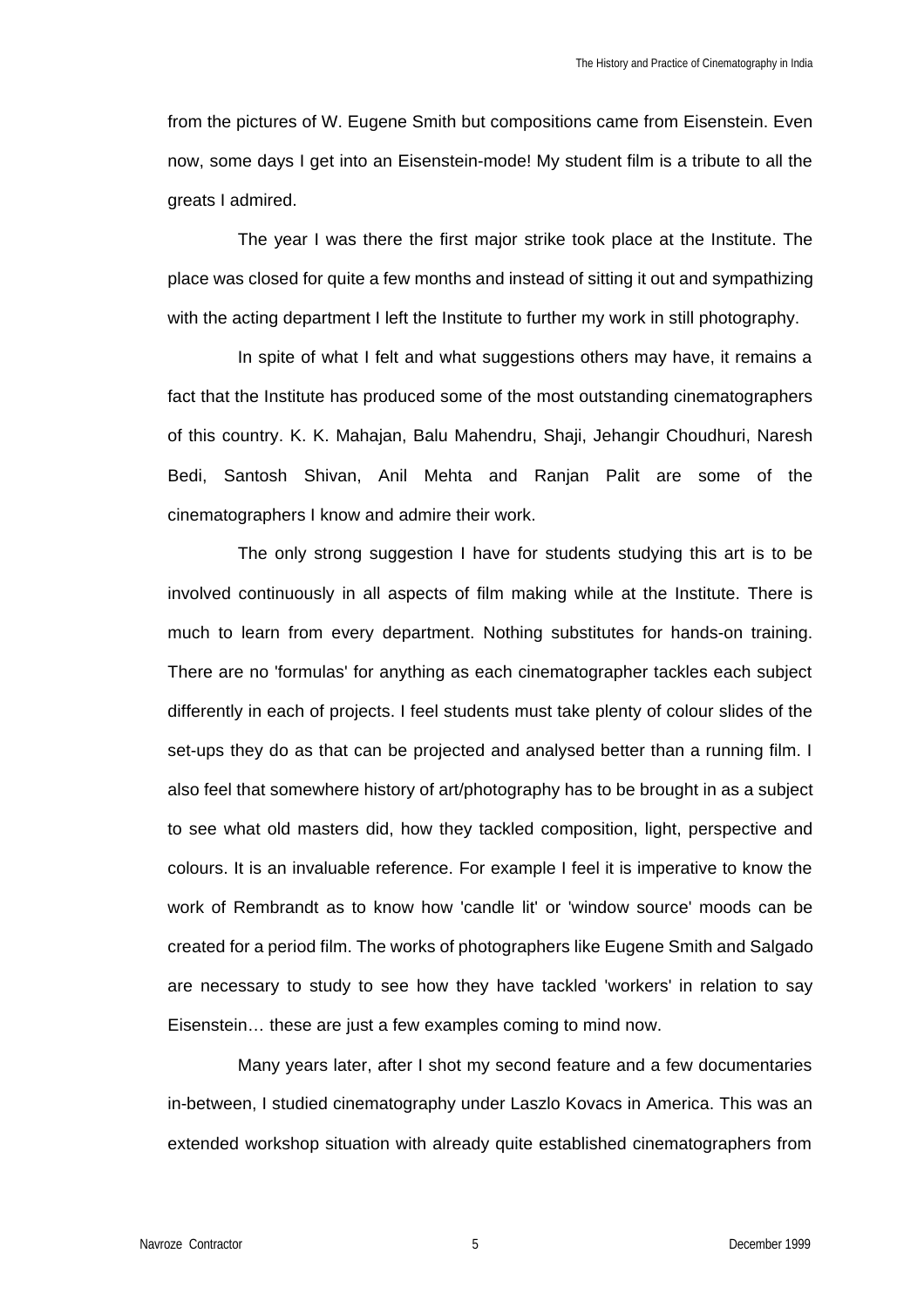around the world. The course was supported by Arriflex cameras, Lee filters, Kodak, Cooke lenses, Syteadycam, and several light manufacturing companies. Basically the master took us through as many set ups-ups as he thought we might encounter. House interiors, clubs, bars, boats, hotels, churches, exterior of streets, parks and open wild land. Thirty students were divided in 5 batches, each one being a DP each day. At night he would show his films, talk about them and later our footage would arrive and there would be outside critics to discuss with us our good and bad points. I remember distinctly that he never spoke once about technicalities but always about colours, forms, perspectives, compositions and moods... as finally that matters the most. How one gets to it is each person's personal choice. The course also had well known actors, editors and art directors lecturing on the relationship with the cameraman which was extremely useful because all this put together brings a 'look' to the film.

## **3. ON ENTERING AND BEING IN THE PROFESSION**

My entering the profession was absolutely coincidental. In 1968 I was working as a still photographer at the Ford Foundation and covering many of their projects in Punjab. One day in Delhi I met Mani Kaul who was researching his first film *'Uski Roti'*. He became interested in my pictures and joined me in many of my visits to Punjab looking for his locations. Often he would sit with me and go through my slides. As he began to shoot *'Uski Roti*' I left for Europe but before that he promised that if he ever shot a film in colour I would be his cameraman. A year later when I returned he was already famous for his work and was just finishing his second film, *'Ashadh Ka Ek Din'*. A year after this he asked me to shoot *'Duvidha'*.

*'Duvidha'* was shot entirely on location in Rajasthan with a Bolex 16mm camera and Kodachrome II reversal film. We had very little money, just two sun guns for lights, a Uher non-sync tape recorder, no trolley and tracks... nothing. The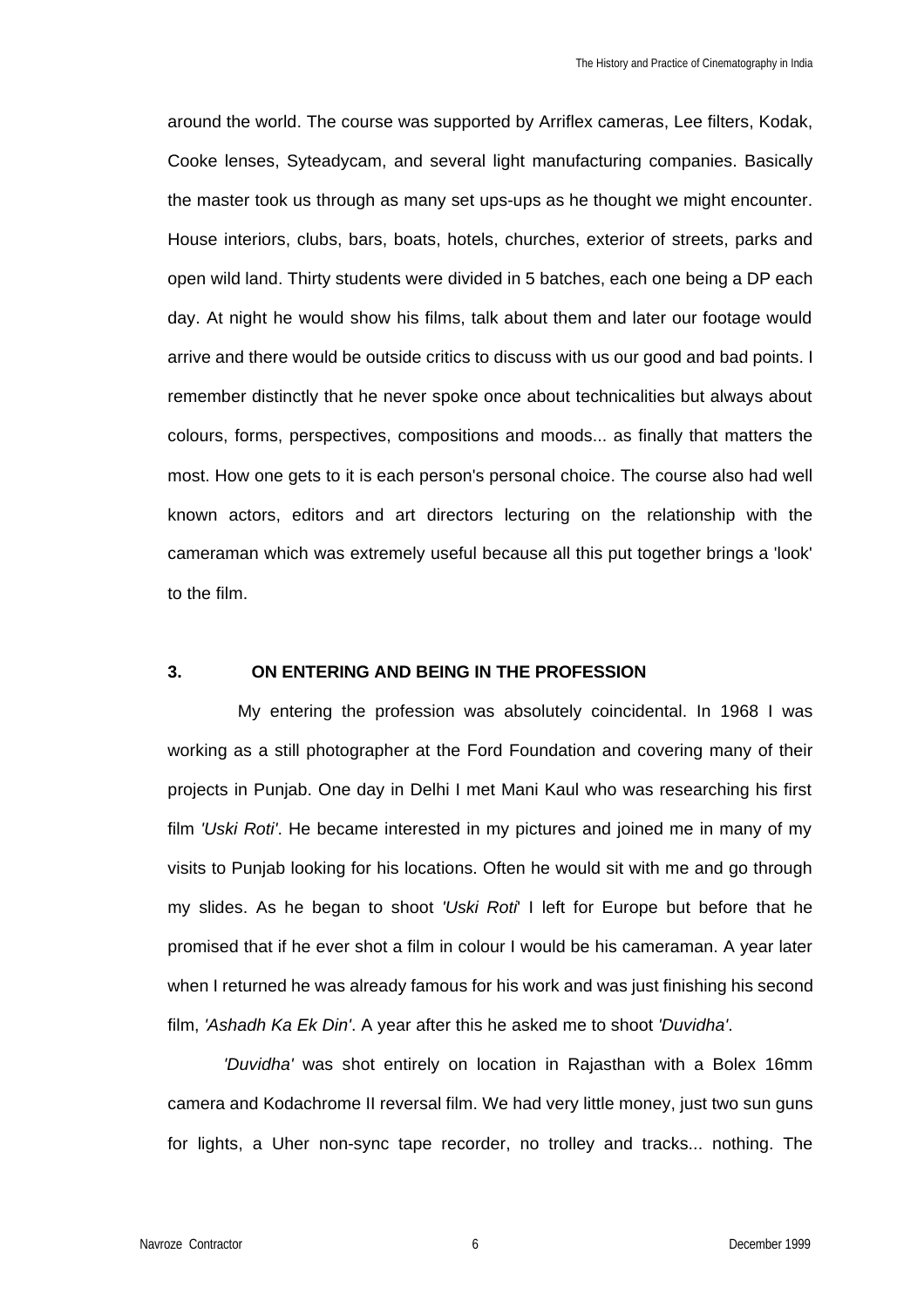shooting was improvised day to day. Mani had the script in his mind; nothing written but as the days passed by we began to understand what was going on and then there was nothing that could stop us. We must have made a million mistakes but turned them round to our benefit. If asked whether we would have done it differently if we had all the means is a question I just cannot answer. I had a tremendously fascinating time working with Mani and to this day we remain good friends. The film was blown upto 35mm in an optical printer and turned out a big success...and my career changed.

So…I never really worked as an assistant to anyone and cannot answer questions regarding this.

My next two film projects which came four years later (!) were both documentaries, one directed by George Luneau from France, a long film again in Rajasthan, and the next directed by a woman from America, Martha Stuart. The second project had me as a 2nd unit cameraman. The first camera was handled by Richard Leiterman, the legendary documentary cinematographer from Canada.

By this time 'cinema verite' was already going out of fashion and a new way of looking which many critics called 'the living camera' style was immerging. Leiterman was one of the first to shoot this way and I began to learn from him and have never stopped. The style mainly involves being as invisible as possible, no flash and no drama, as close to the subject as possible, less and less use of telephoto lenses, almost always hand held, hardly stopping the camera, letting the editor do all the cutting later, always with sync sound and never to interfere with existing lighting... if need be enhance it for exposure but never interfere. It is not like being 'a fly on the wall' its like being a 'trusted friend'.

Since then I have been shooting films on Super-8, 16 and 35mm and all formats of video.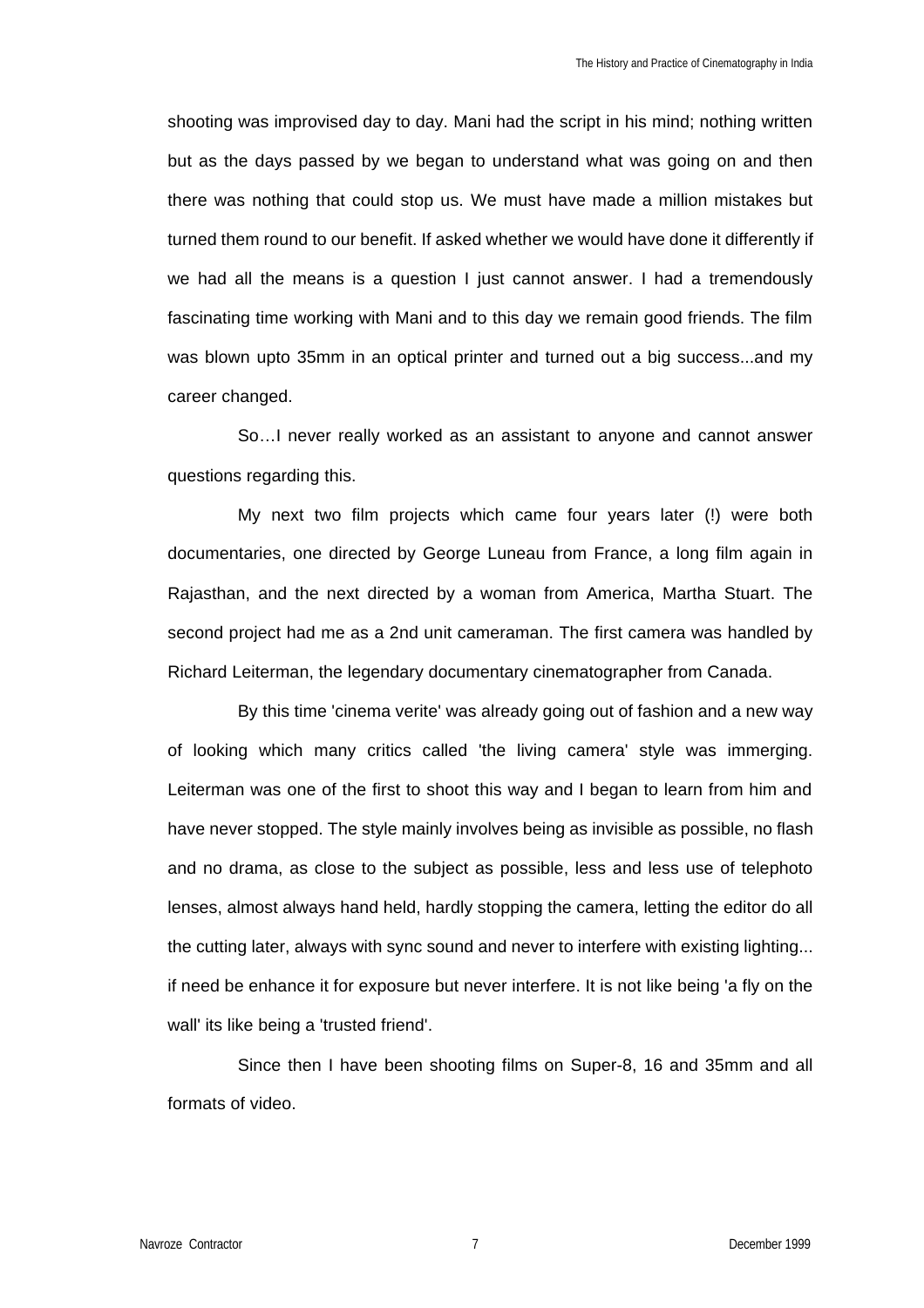A major part of my work has been in 16mm. I feel the facilities for this medium in India are still very primitive. Good quality cameras are rare and hard to come by. NFDC has invested in equipment but it was in 1979 and now they have just about done their life's work. The labs and projection equipment have not kept up with the times and even the blow up process that one uses needs very much to be updated. A big stumbling block for everyone who wants to do films in any medium has also become finances. Filmmaking has become so expensive it's almost nonaffordable to most... it's the nature of the beast. For example in all low budget films there is never any money to make another print. It is not always that the final print comes out to the best of the satisfaction and this last cost is never woven into the budget from the beginning.

#### **4. ON THE PRACTICE OF CINEMATOGRAPHY**

I am sure cinematographers have preferences in what they would wish to shoot but its not always possible unless we pullout our own subjects. So when contacted for a film project I have to make myself like the locations to be able to work best in the given situation. I enjoy most on outdoor locations but also doing work in a studio. The studio provides you with unlimited lighting possibilities. We can create our own sources, key lights, day, night, whatever and keep the situation under control for several days of shooting. This is a difficult exercise on location and provides a bigger challenge. What elements to keep in mind come with discussions with the director and the art director, as that will finally make the film look one way or the other.

Unfortunately cinematography is not like any other art where one can work in seclusion and so for those who do not have an open and sociable attitude with people it becomes extremely difficult. Besides knowing your own skill it is essential to be able to get along with people of all kinds. It is a completely interdisciplinary art and relies heavily on many people around. All those you have noted, art director, sound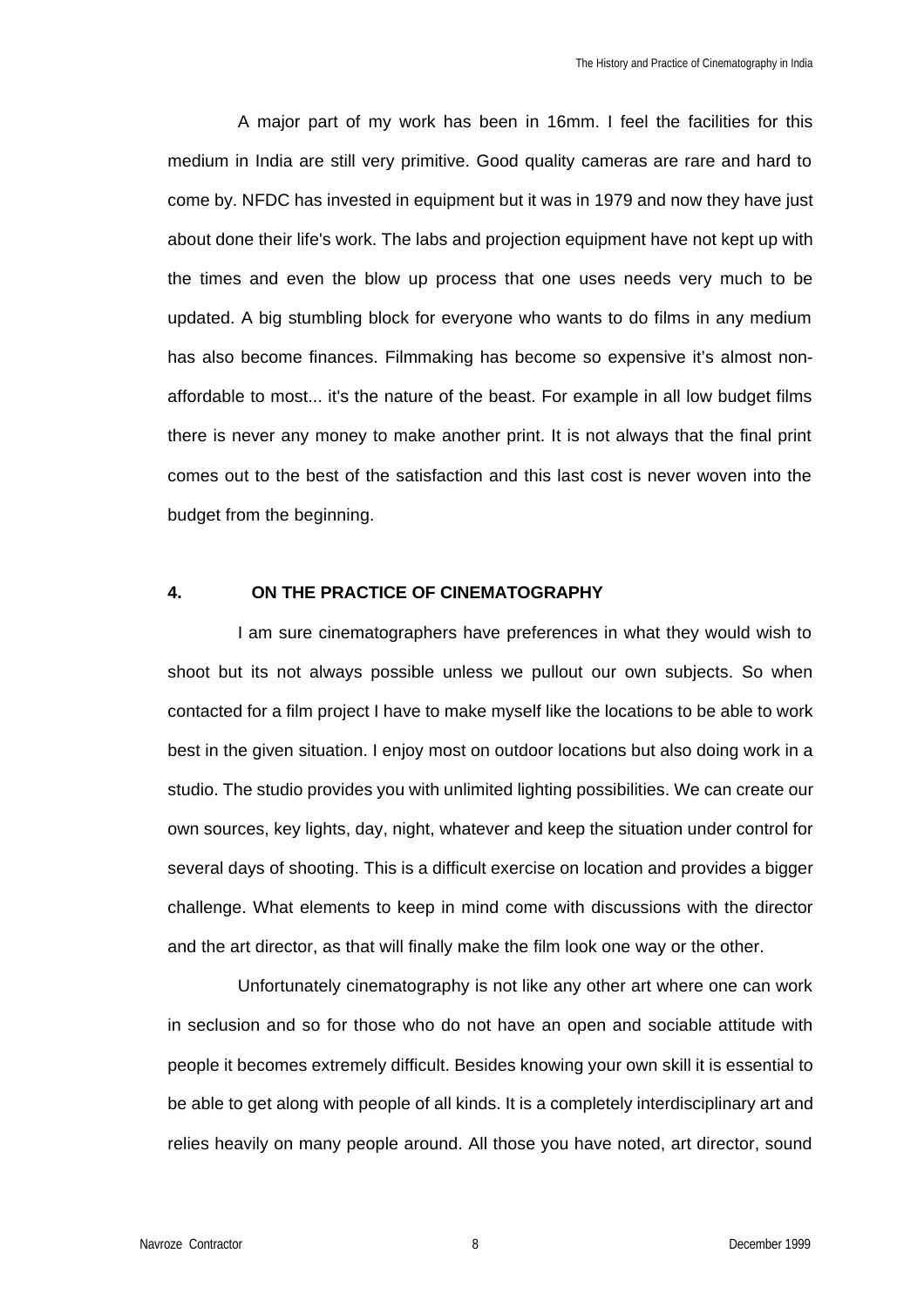recordist, editor, lab technicians, gaffers and grips, equipment providers, actors, costume designer, production manager and location hunters all are as important in making an image come good.

The test that I do before every project shot on 'film' is take a static shot, say a person next to a window, with all the lenses that are going to be available to me. I read exposure in all parts of the frame, from the highest to the lowest and ask the lab to make a standard print. This way I can figure out what is the latitude of the film, processing capabilities of the lab and quality of the lenses. This simple method eliminates doubts about under and over exposure and gives me a safe field to work within.

For film I have always used the Spectra light meter, the professional, Combi and now the digital model. I like to use the simplest and the most reliable tools in my trade and I have found the Spectra lives up to all my expectations.

Whether I am shooting a documentary or a feature, I mix tungsten and daylight. I use any light source available to me from colour-corrected cinema lights, to house bulbs, tube lights, lanterns, flash lights, car lights...just about any source that can illuminate 'that particular scene, in that particular project under those particular restraints'. I can live with the warms the tungsten creates and the colds the daylight has in my work very comfortably. I do this over and over again because I see that today everywhere our environment has mixed lights. Any light that one uses affects the skin tones and so I don't generally correct my images with the skin tones alone but for the over-all scenes. I do consciously use as few lights as possible. I find too much equipment, too many lights, too much gaffer gear and too many people inhibits the projects I have been involved in. I feel we do work with just too many people in the crew. Very often the director or producer or even both feel you haven't done your bit if you have not used up all the lights and very often they feel extremely nervous shooting with very few lights...at least till they see the first rushes.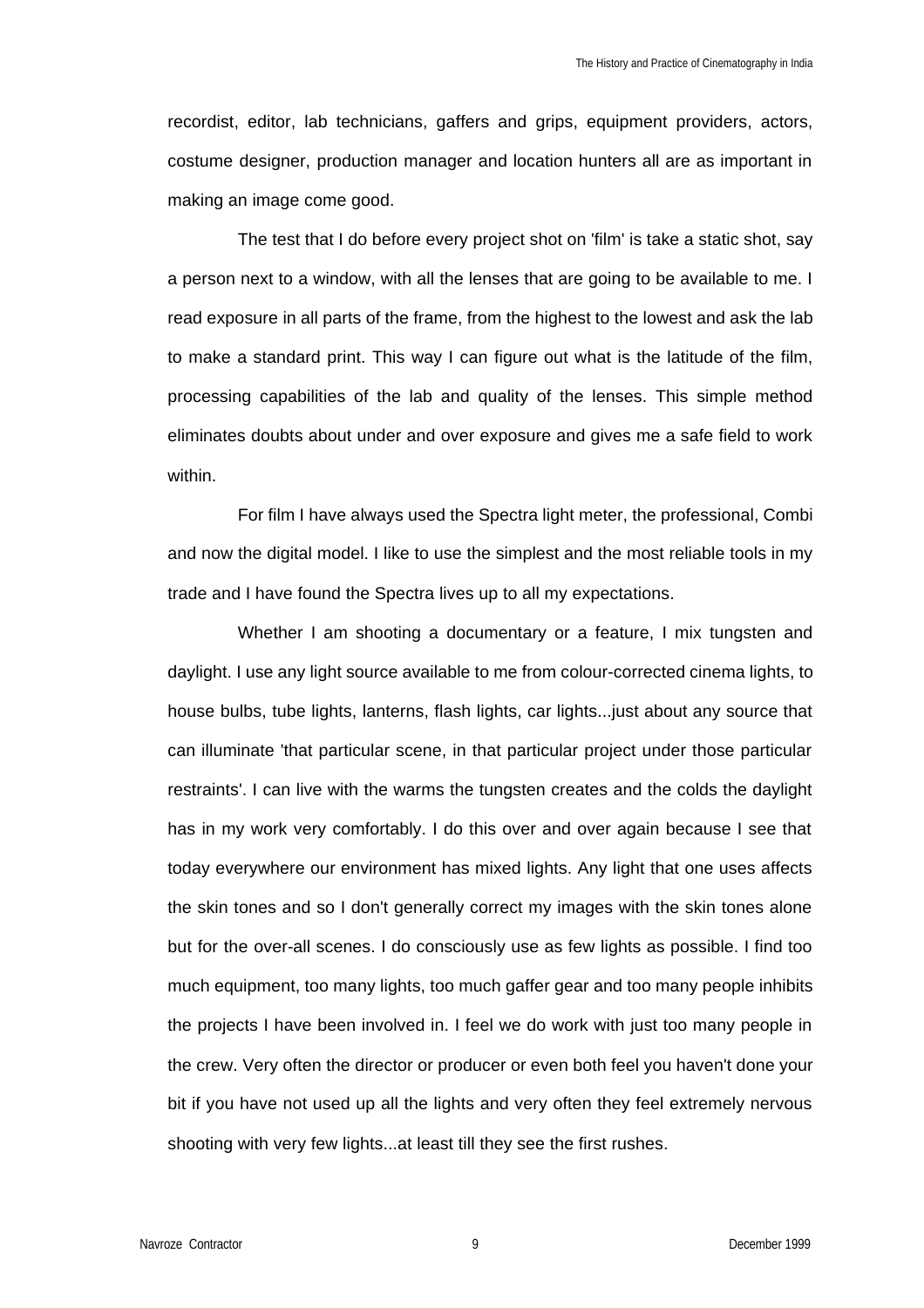I feel there are different schools of cinematography in India. The distinction is very clear between the commercial films and non-commercial films. The commercial cinema is constantly trying to keep up with Hollywood and the noncommercial films are still struggling trying to find their own. Over the years, being involved in the new cinema movement since almost it's inception I have not yet noticed a particular style of a cinematographer whom I can say has his 'signature' on it. Each one, from Mr. Subroto Mitra, K.K. Mahajan, A. K. Bir, Nihilani, Shaji myself and many others have solved problems in different ways. I am not the correct person to comment on the differences between the work of people from Bombay versus ones from the South as I don't see so many films and don't feel qualified enough.

There are many questions asked about the working conditions of light boys, grips and assistants in which I don't again feel qualified to answer. This is a very 'industry' specific' question as in the projects I have been involved in all have been well looked after and well paid. I have been involved in protecting the interests of the camera 'crew' quite often, especially on commercial projects and foreign projects when the producer/ director is not so well known to me. It's the same everywhere in the commercial film world. The producer wants to save on every front and to them cinematography is just another department.

It maybe strange but I have never heard such a thing as "Cinematographers are well paid but highly exploited'. This may have been true in some cases but not so in most. If a cinematographer has been totally involved in the process with the director and he then just gets a DP credit I can understand the word 'exploitation' but this word is generally used when finances are concerned. In that sense I know many that get very involved and at the end remain only with a DP credit. I do strongly feel that even now cinematographers are not as well paid as their work demands, but neither are they ill paid like in the past.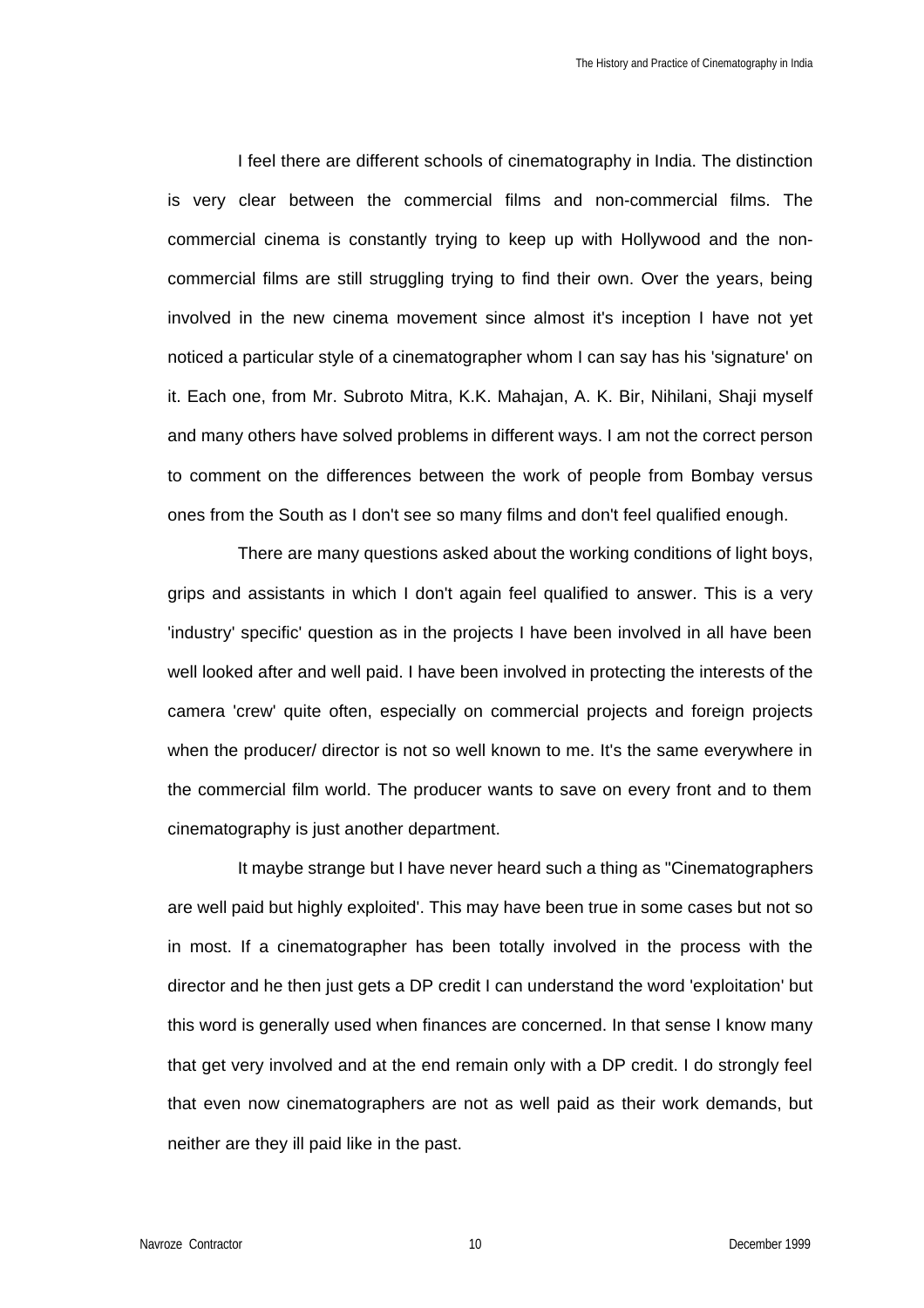Cinematography is one of the most important aspects of filmmaking and if the cinematographers are exploited I would put the blame as much on them.

Yes, I think there is no real comment in the media about cinematography and generally it is brushed off with maybe a line or two. I definitely find the ordinary public very interested in cinematography as each and everytime after a film show I have overheard comments on how good or bad the film looks.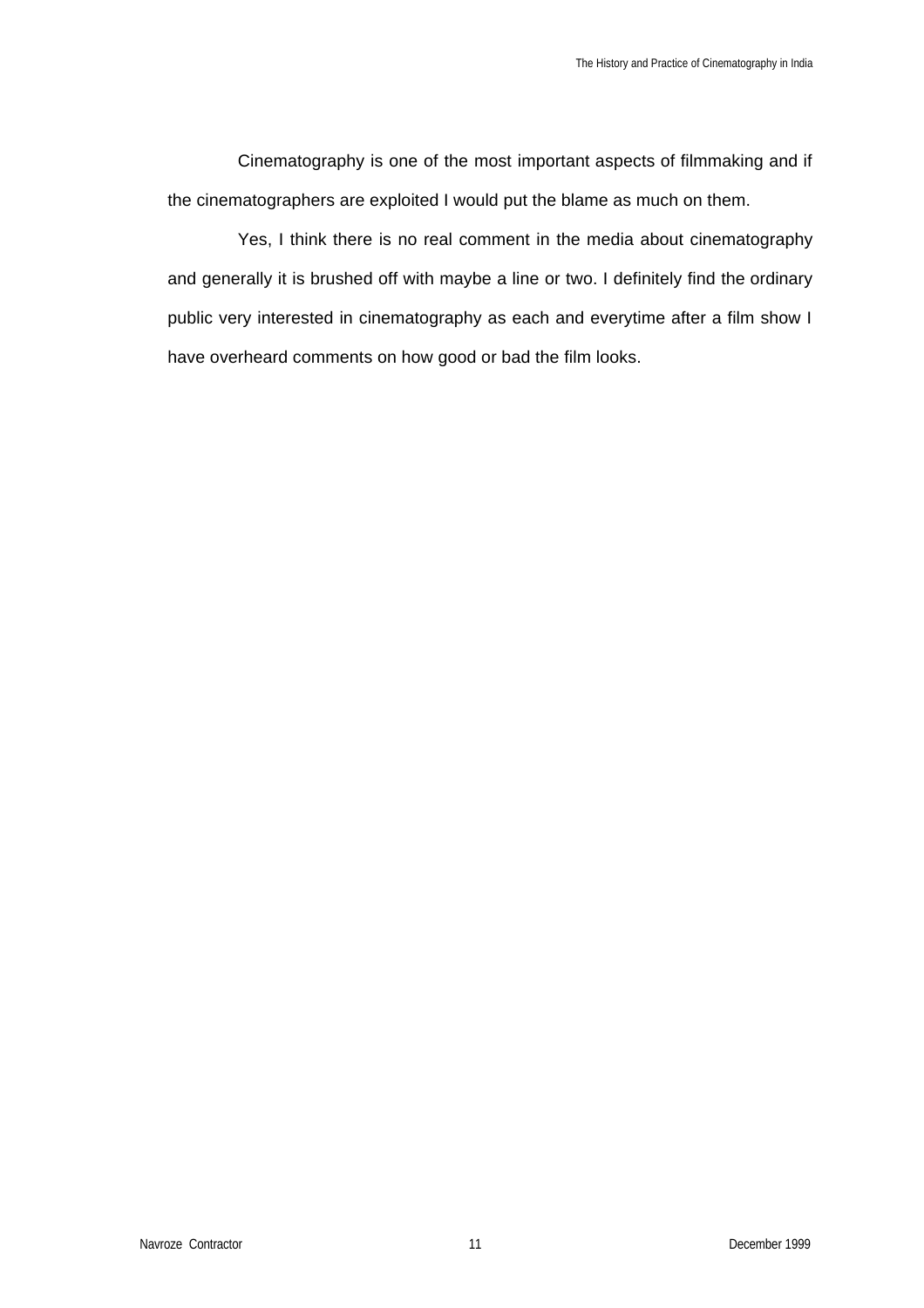## **From Interview**

## **Could you tell us about how the shooting of** *Duvidha* **(Mani Kaul) started?**

You see, Akbar Padamsee (the painter) had a camera and he also had some film. He was a friend of Mani Kaul so he agreed to help us with Duvidha. It was daylight film and since there was going to be a night shoot in the film we went and exchanged it for night film. It was 30 years ago, so I don't remember very well but that Kodak had not taken any money for exchanging and they also gives us some ten rolls extra.

### **The camera you had was a Bolex camera?**

Yes, with a motor drive. Later on, into about 40 percent of the shoot the motor packed up, so we had to hand crank it to make it work. It had only one zoom lens and no block lenses.

#### **What was the film stock?**

It was 25ASA Kodak chrome and the tungsten film was 40 ASA.

# **Were you trying to achieve a certain sense of colour in** *Duvidha* **with these very resources?**

Most of the village houses and the *kothi* we were using for shooting were all white. Apart from this, we had no problem with any costumes, because, even now they wear traditional clothes and stuff like that. But we wanted the whole place to be painted white and we had no money for this. Then, Vijay Dan-Detha who had written the story the film was based on, and his colleague Koala Kothari (the ethnomusicologist) were both in the village and very well respected by the village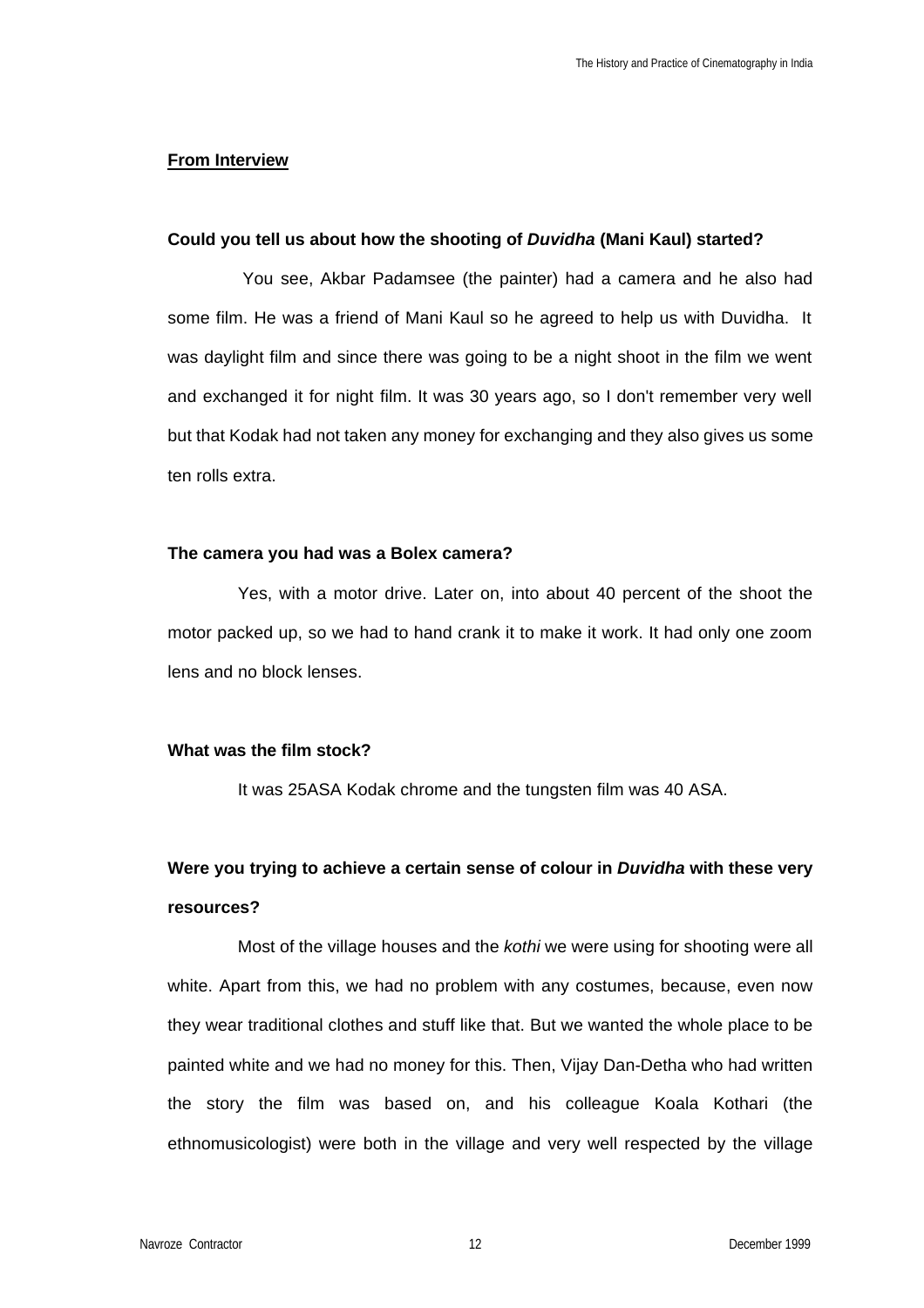community. They called a meeting of all the village folk and requested them to cooperate with us. Within three day whole village was painted for us. The colour scheme and the art direction got sorted out then and there. Not only the *kothi*, every house in the village was painted white.

We were doing a lot of shooting in the night and you can say that the film was definitely divided into two parts one - was very very dark and one was very very bright. We had two sun guns and there was not enough power even for that. If we put on one sungun it was all right but the moment we put the second sun gun on the power would blow. So we had to request the people in the village to please not put their lights on at night and not listen to their radios so that they could shoot uninterrupted and they agreed to do that. So then we used cold starts to get two sun guns to work at one time. So if you have noticed there was no long shot in the night even at 40 ASA because the lens was f2.2. The aperture was very low. There are scenes where an actor walks in candlelight and there are *diyas* all around on the wall. So the actor has to carry the sun gun concealed in his hand with the white reflector so that it reflects light on his face and eventually we shot it like that. It looks like candlelight. And when we had to shoot the characters when they were lying down on the bed, the sun guns used to be kept just two feet away.

#### **Were you trying to achieve a certain quality of black?**

Yes, There was black in large parts of the area of the frame in most shots. I think it was the deficit in terms of the amount of light available to us that we were trying to make into a virtue; Kodak chrome is an excellent film, if you shoot in those conditions. One day in may life I would like to see the original prints that I have shot. It was fantastic.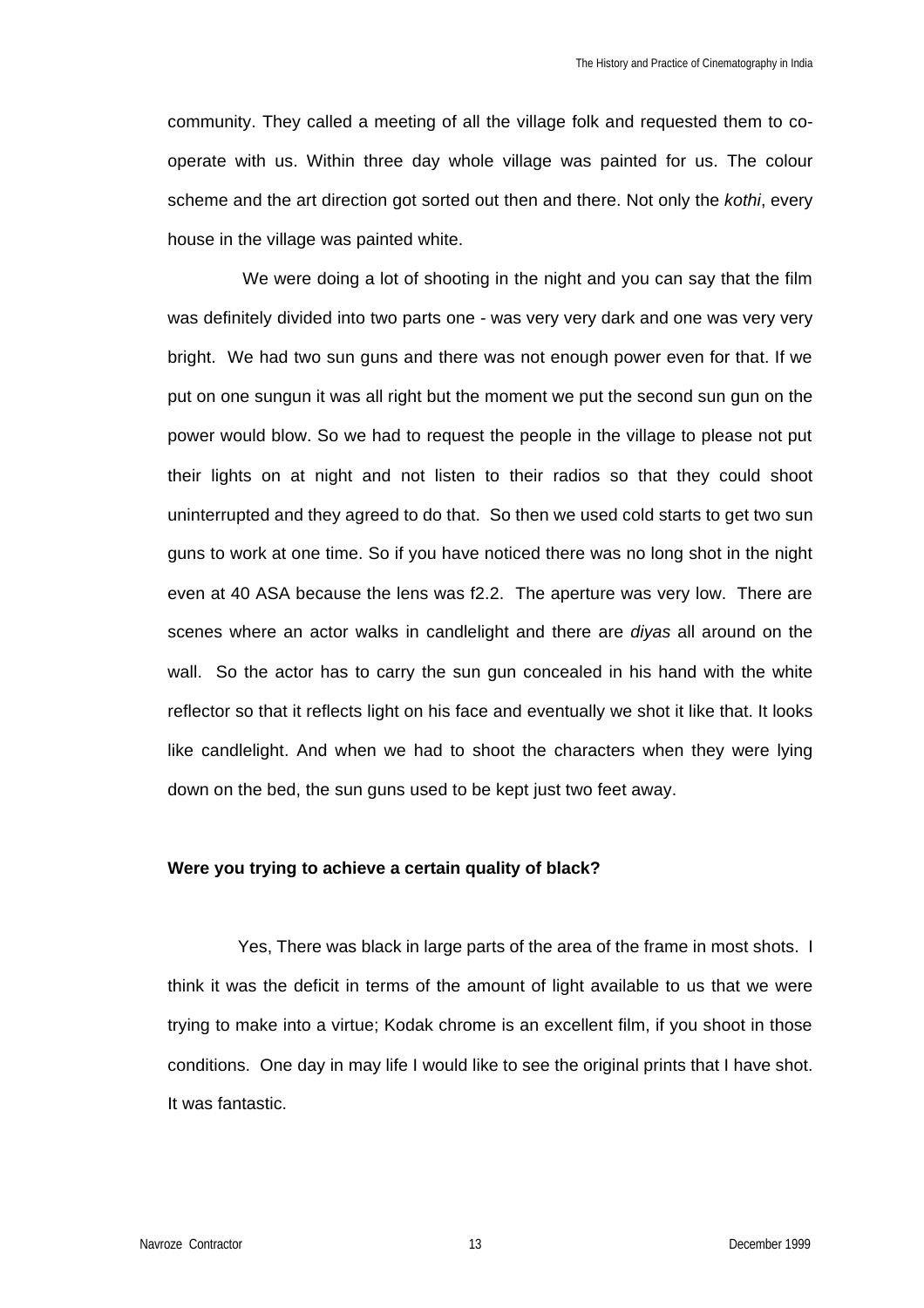## **What was it like to work with Mani Kaul**?

It was great fun. He is interested in many things in life. In music, literature and in story telling. So, it was not as if we were always talking about the film. In fact we were rarely taking about the film. Mani at that time had not even written the script, so he was reading the story and planning work and shots and sequences on a day-today basis.

# **How was the relationship between you as a cameraman and him as the Director? Was it very collaborative**?

It was collaborative in the sense that he had very good ideas about what he wanted to do, but it was very much left on us as to how we would achieve it. He has a very good and very strong sense of visuals and he had seen my work before. So it was collaborative in this sense.

## **He had seen your work as a still photographer?**

Yes, In fact if we get time you should also see the still photographs I had taken for a documentation project in Punjab. Then you will be able to see the similarity between those photos and the shots of the *Duvidha*.

# **I think if I am not mistaken** *Duvidha* **was the first films where zoom was used in an interesting way and that too quite often?**

It was used as an expressive device because I had no trolleys, tracks and the lenses we had were also not very wide.

Another thing which we had decided, (I don't know how we had come to this decision because it was so many years ago) was that there would be only horizontal and vertical movements. No diagonal movements. The architecture of the place also matched this, because of all the steps going up and coming down.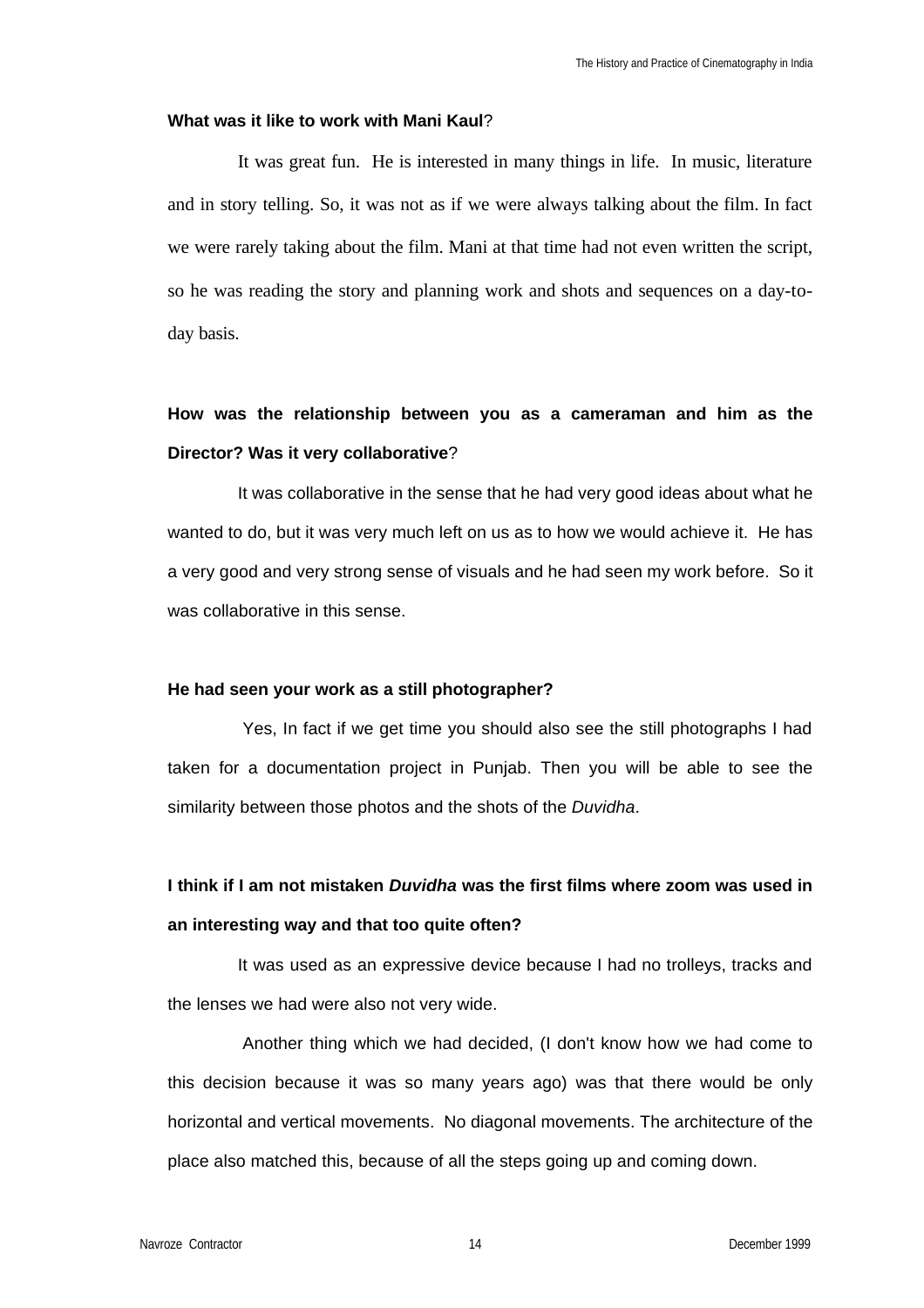When you work according to a principle like that many cameramen will say that the restrictions limit what they are trying to do and that it doesn't do justice to their skill as a cameraman. I should tell you that I shot a film with Vishnu Mathur, in which there was no movement at all.

You have seen my work & you can tell that one of my good qualities is my camera operation. I can really operate smoothly in all kind of directions and in that film every shot is a static shot.

But sometimes working like that does open out other possibilities. Because you have to deal with the frame only in terms of things being either back and forth or being sideways. But if the location provides that space and the story requires it and you can make you choreography and actor work according to this limitation then I like it because the restriction on the camera person also becomes restriction for the art director and for everybody.

# **You talked about a one hour long single take film that you had shot. Was that the kind of challenge that you look forward too?**

This was in 1986-87. There was a French production company in Paris that had this idea - they wanted to make one hour long films that would consist of a single shot. They wanted these six films to be shot by people who were cameraman and at the same time had directional skills. So six cameramen from all over the world were selected, and I was one of them. We were given certain guidelines and they were like this - you can't have a play, you can't make the film on a famous person because that means publicity, and that there should be a real time lapse that in the course of the film/shot – i.e. evening should become night or night should become day.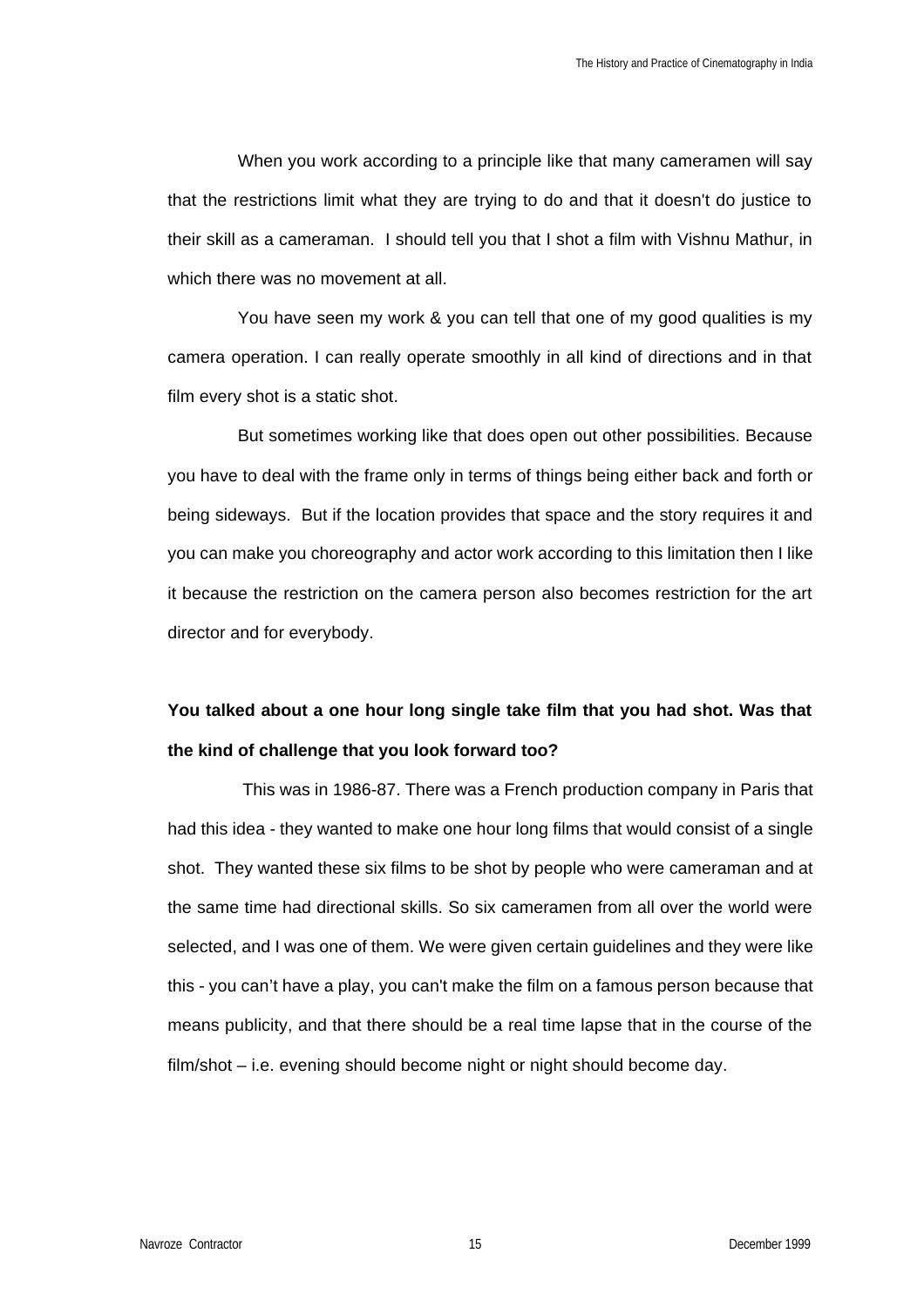At that time there were no digital cameras and I shot beginning to end and it was exactly like 16mm. They had given us some Hi-8 kind of cameras, which shoot some 62-63 minutes. And we ourselves had to decide the subject. I decided to work on block printers in Kutch. They have very big houses where the entire family is involved in printing. In once corner of the house the mixing of colour is going on, on the other side dying is happening and somewhere else the actual block printing is taking place. The printed pieces of cloth are dried on the terrace and then the pieces are taken for washing to a water source that is some half a kilometre away. After all this they came back in the evening and close the workshop. So everyday I had to start shooting just before it was going to dark.

The whole film was shot in a single take, and that too a hand-held single take. In such a situation you have to devise a choreography of the entire thing and you have to be careful about where you are going, moreover, it was not really predetermined that I would move from here to there. It was like a reverse movement. These people were not actors they would do different things all the time. If they are sitting and making something, and then they get disturbed, they will get up and do something else. So it was completely spontaneous.

## **You took many takes?**

I think I took three takes. In one take the battery ran out because, you see that the distance from village to the place where they wash was half a kilometers walk. The movement was very dynamic. So you can't put the camera down and relax. This means that as a cameraman you have to work very hard.

# **Do these observations and movements some how relate to your experience with documentary filmmaking?**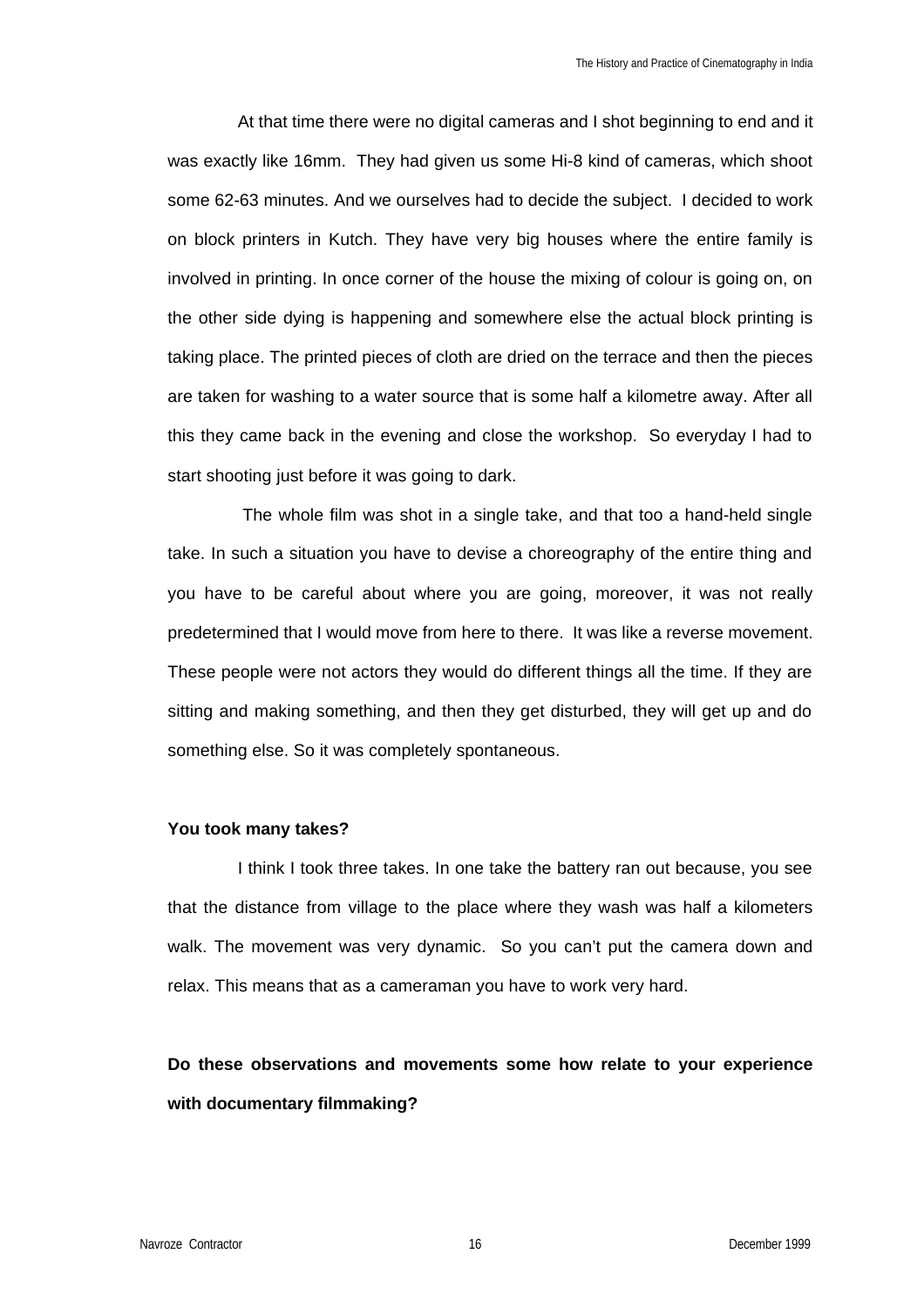I think one of the things that it comes out of is the ease in working with nonactors. Actor's movements are rehearsed. So you know where to stop and where to start but when this kind of thing happens (when you are working with non-actors) it is totally different. You know I am a very big sports fan and I studied the human body in motion. So all the time when I am filming I think about movement, I try to know what the movement will be. I can anticipate movements.

One of the things which documentary cameramen thinks about is edit points. (But here I have to say that when I am working with Deepa [Deepa Dhanraj, documentary filmmaker and Navroze's wife]) it is quite different because she edits on the word. When she has her line she cuts the shot. But otherwise, when I am shooting I am always aware that something has to happen which should focus your attention.

Sometimes it happens that you feel that you should have got 5 seconds more. Also I find that when I work in other languages which I don't understand, it is difficult to anticipate about when the sentence will reach the end.

I think that in a documentary crew when you are only about six people and if you have not chucked you ego out of the doorstep then you can be in trouble. Anybody can create a problem, director, assistant director, anyone. This working in a limitation creates a special kind of aesthetics. You have to mine the light! See, when you see a woman cooking in a village in a feature film, it is a very different image form what you see in the same shot in a document film.

# **Does a documentary films maker bring a special kind of sensibility into the making of a fiction film?**

See one of the things I have heard a lot is that "it (a feature film) should look like documentary, *camera ko hila do thoda*". But seriously I have done just 8-10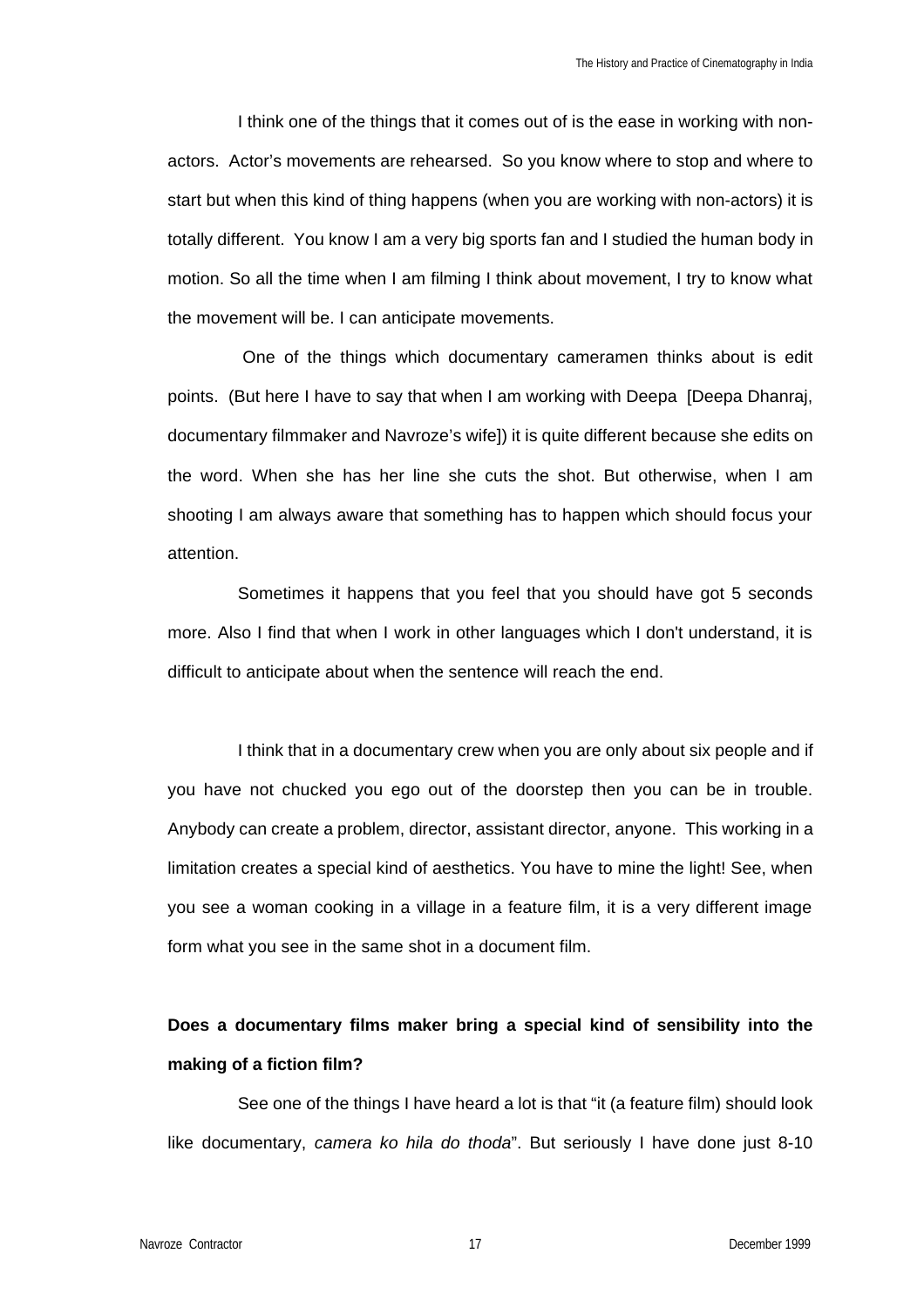feature film and about 50 documentaries. I think I must be bringing my sensibility of working with documentaries into any work I do. But I also like working with actors, especially if they are very trained actors and they can hit the light spot and they can do everything right for the light. But it is also good just to jack up the ambience of the room and gives them enough space to do what they want to do and make them feel comfortable.

#### **What is your feeling when you have to shoot a situation you are not used to?**

See, for instance, while shooting *Kya Hua is Shahar Ko* we didn't expected that there would be riots, so you do get into situations that you don't expect.

It is clear that if somebody is crying or laughing in front of me then I will also be feeling the same way, but when we are filming it does happen sometimes that the presence of all these huge machines and cameras dilutes that sympathy. This is so because if you get involved in a way which can spoil your final result then everything will be messed up, even the emotions that your character is feeling and that you are trying to be sympathetic towards.

But we didn't expect that there would be riots when we were shooting in Hyderabad. I was shooting on a *machaan* (a raised canopy) and there was no other way to shoot except to just take shots even when one of the rioters came and grabbed the lens. Then I got hit on the head and the camera fell down but Deepa was there to catch hold of it. She gave the camera back and all this time the camera was running. The effect when we saw it was quite interesting.

Later in the film's shooting we started to go into victims' houses and finally at one place we saw a child get killed and, then we stopped shooting.

Once when I was shooting *Claptrap* with Jill Misquitta (a documentary film about extras) a very difficult situation unfolded before me. Because of lack of work and their age the extras are always on an edge. All the trends have changed; they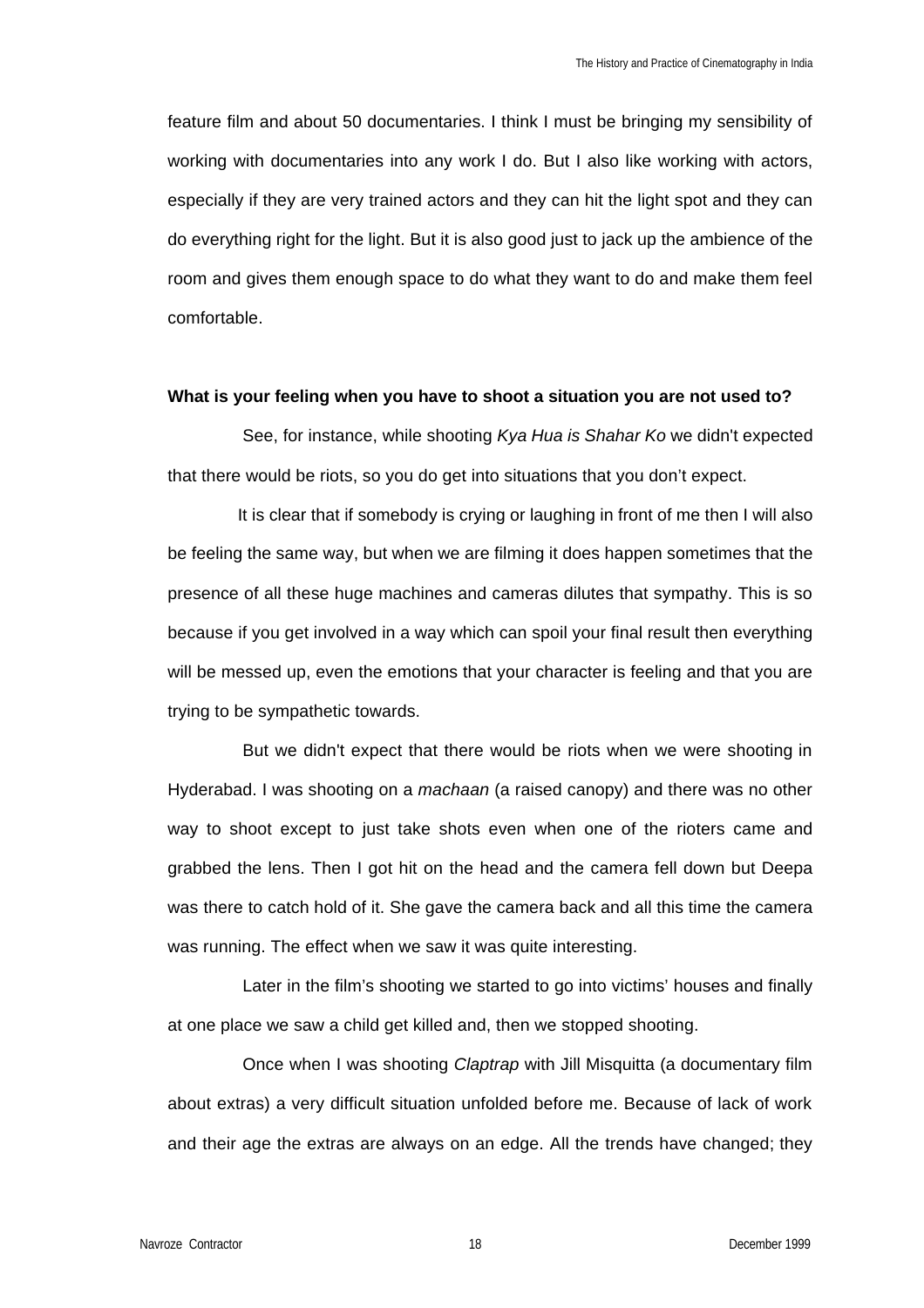need younger and younger people. So to get any kind of work there is a lot of competition, a lot of push and pull. At one point of time during the shoot there was a fight between two women. She (the director) wanted me to shoot. I didn't shoot. We shot the argument between the women – "I want work and you are talking my work away" – but I draw a line somewhere. I don't think that when a human being demeans himself or herself so much I can be there and keep on shooting. I have a little block about this.

Once I was shooting a film in Gujarat. Gujarati women are very out spoken. It was a two-camera shoot. One camera was shooting a person who was selling vegetables and the other was shooting the person who was buying. We were sitting in a way such that the people couldn't see our cameras, but the woman of course knew that she was being shot. She unbuttoned her blouse and started breast-feeding her child, but as she was doing this she saw the red light of the Arriflex camera come on. She stopped and said, "You didn't ask me if you could shoot me like this. Why are you shooting? You ask me and I will show you both my breasts but ask me and then shoot." That fellow (the second cameraman) packed up. He could not shoot the whole day.

You know the whole point of documentary film is that the character also has to accept you. If you have an agenda then you can lie and shoot. This may be necessary because in a lot of cases you simply can't shoot otherwise in India. But whatever you do, don't get into the personal space of another person without any consent on their part.

But at the same time I think that this is the most paranoid country in the world as far as photography is concerned. Even on a *nulla* (ditch) there will be a signboard saying that photography is prohibited.

### **I keep on saying that film is an anti-social art form. (Murli)**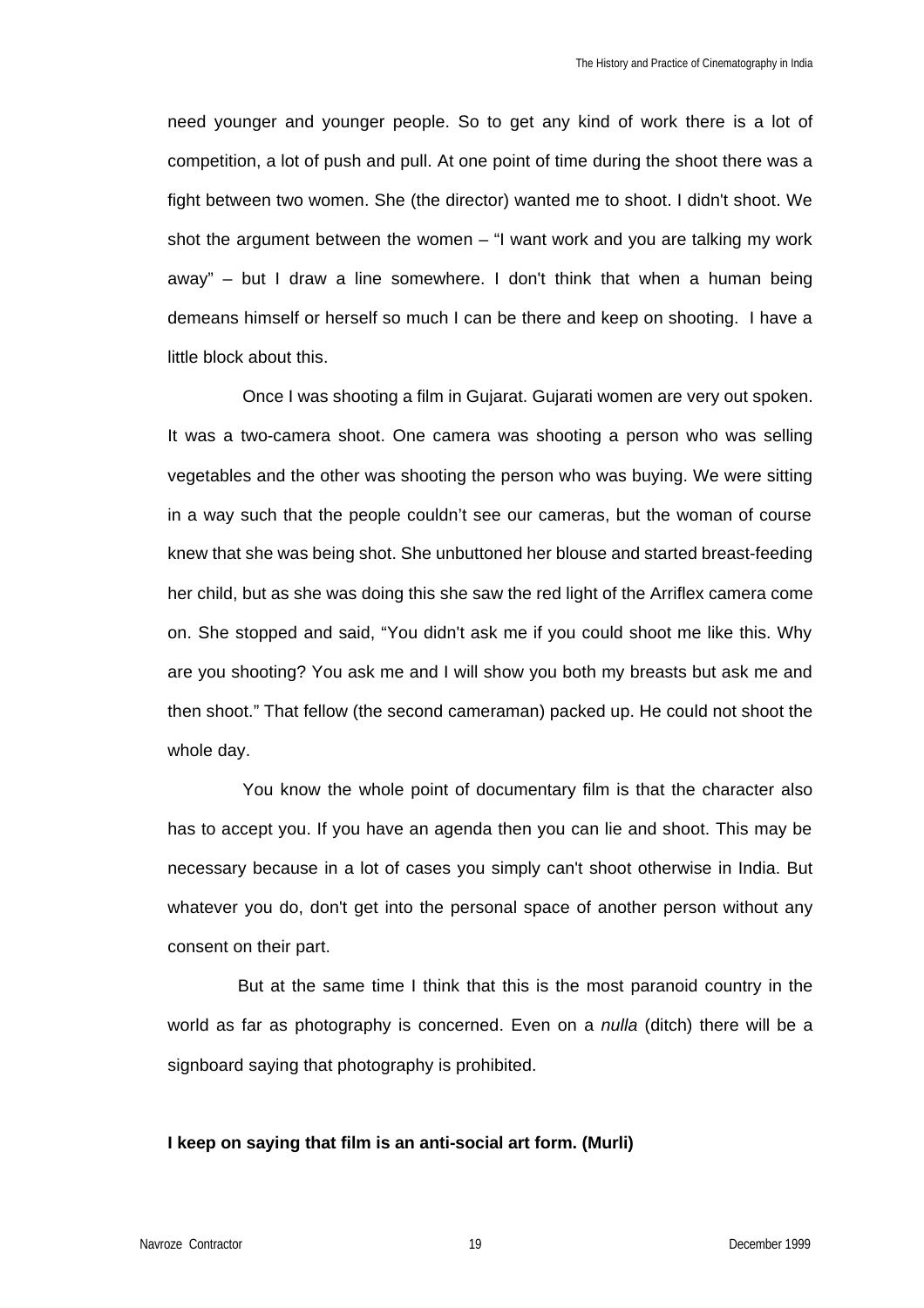Yes but if you are a documentary filmmaker you have to make this (filmmaking) a social art form.

A good documentary cameraman always gives his or her director a real sequence. For *Something Like a War* (dir. Deepa Dhanraj), I was in a hospital shooting doctors and women during a mass family planning operation drive. I just had 20 minutes to go in and shoot and come out the footage looked as if it was a multi camera set up because I had to shoot everything, even the *tikas* on the forehead of the women because they are numbered. So you are the only person who can provide life to the material of the film by giving something that can be used as a real sequence.

In documentaries, which are made like as if they were on commercial themes they know exactly what they want – the character said the right line, that's it, they want to pack up. Because you know that on the editing table everything else will be thrown out. You just want that byte. But this kind of working style doesn't suit my temperament. I am a very curious person and I like to see life which is around me. Filmmaking, especially documentaries just provides me with a vehicle to see more of it.

**You said to us that you really want to get into the picture, the frame that you are shooting. The sound recordist also wants to be as close as possible to the frame. How do you resolve this tension?**

The only film I ever shot non-sync was a blockbuster. Otherwise, every single time I have shot sync sound because for me sound is absolutely as important as the image. So if I get a good shot and the sound recordist is not yet able to get good sound then I will make it a point to wait for him.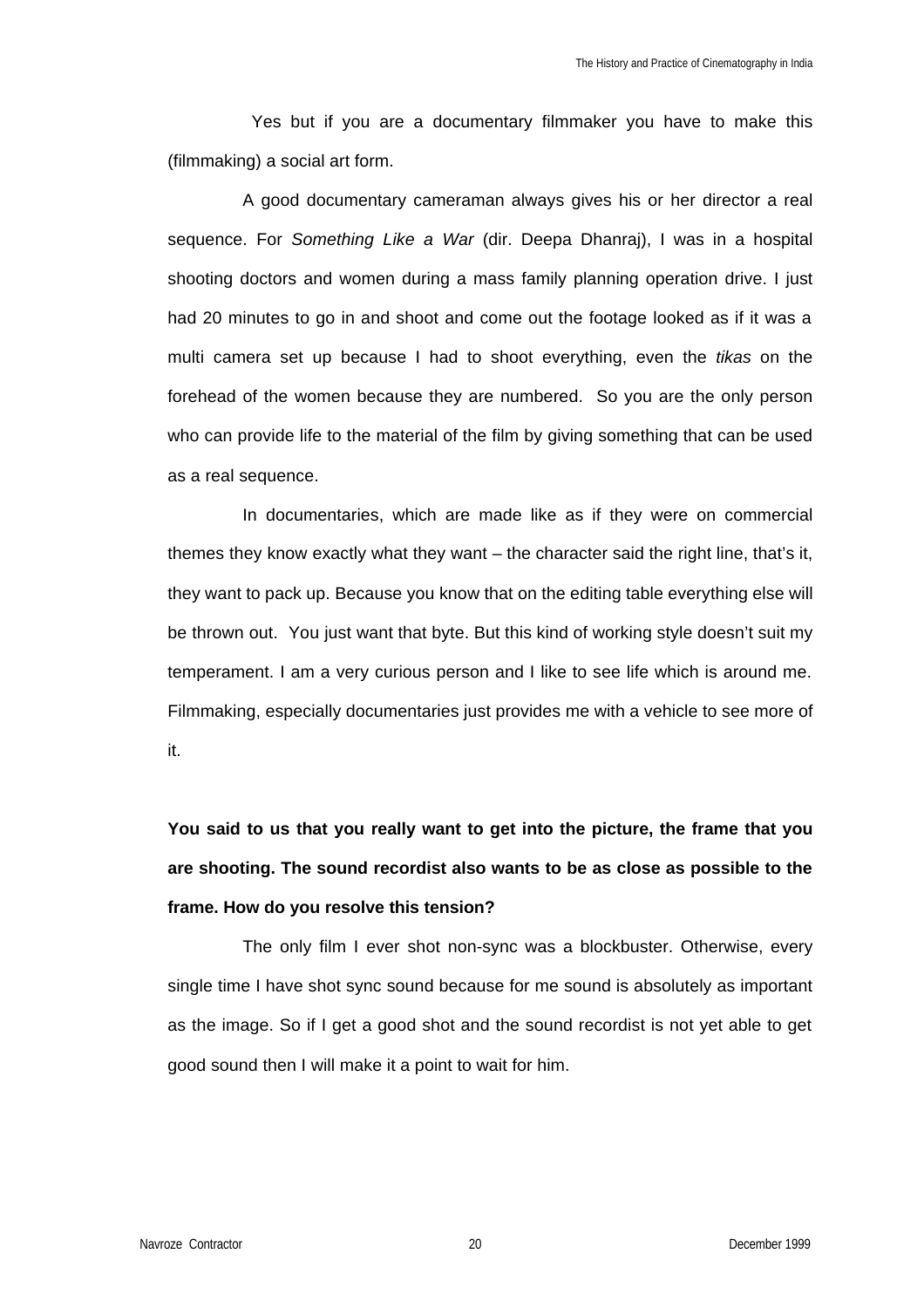# **Tell us about this experience of shooting a blockbuster that you just referred to.**

I did shoot one blockbuster. All my friends with whom I have worked have all shot one blockbuster so I thought why shouldn't I shoot one as well. This was in 1981. Shankar Nag directed the film but it had big Bombay stars, cranes, lights and 60 people in the camera crew. But I do enjoy working with actors but if they all well trained.

## **In what sense do you enjoy working with well-trained actors?**

I well give you an example - when I was attending a short course on cinematography (for already working cameramen) in America we had to day discuss things like – "what is the relationship between an editor and a cameramen, between cameraman and sound recordist, between actor and cameraman" and so on. Experts from the different departments of filmmaking used to come and talk to us about things like this. Once we had Jack Nicholson come and do a workshop with us and I am telling that this experience was like learning everything in life about what it is to be working with an actor. He is cinematically so well trained that if you touch your lens or change your zoom he would stop moving his hands because he would know that his hands are not in the frame. He knows exactly where to place himself on a set, so much so that even if there are 25 people standing he can go and stand between them in such a way that you can spot him immediately.

We asked him questions about focus and in the evening he was going to act and we had to shoot him and one of the girls on the course had to act with him. So we gave him 54 focus positions in one shot. Take after take he was spot on, then he said, "You guys are shooting with a wide-angle lens, how can you see my mistakes". So we changed the lens to 100 mm. We found that there was only one mistake and that too happened only because of our focus puller.